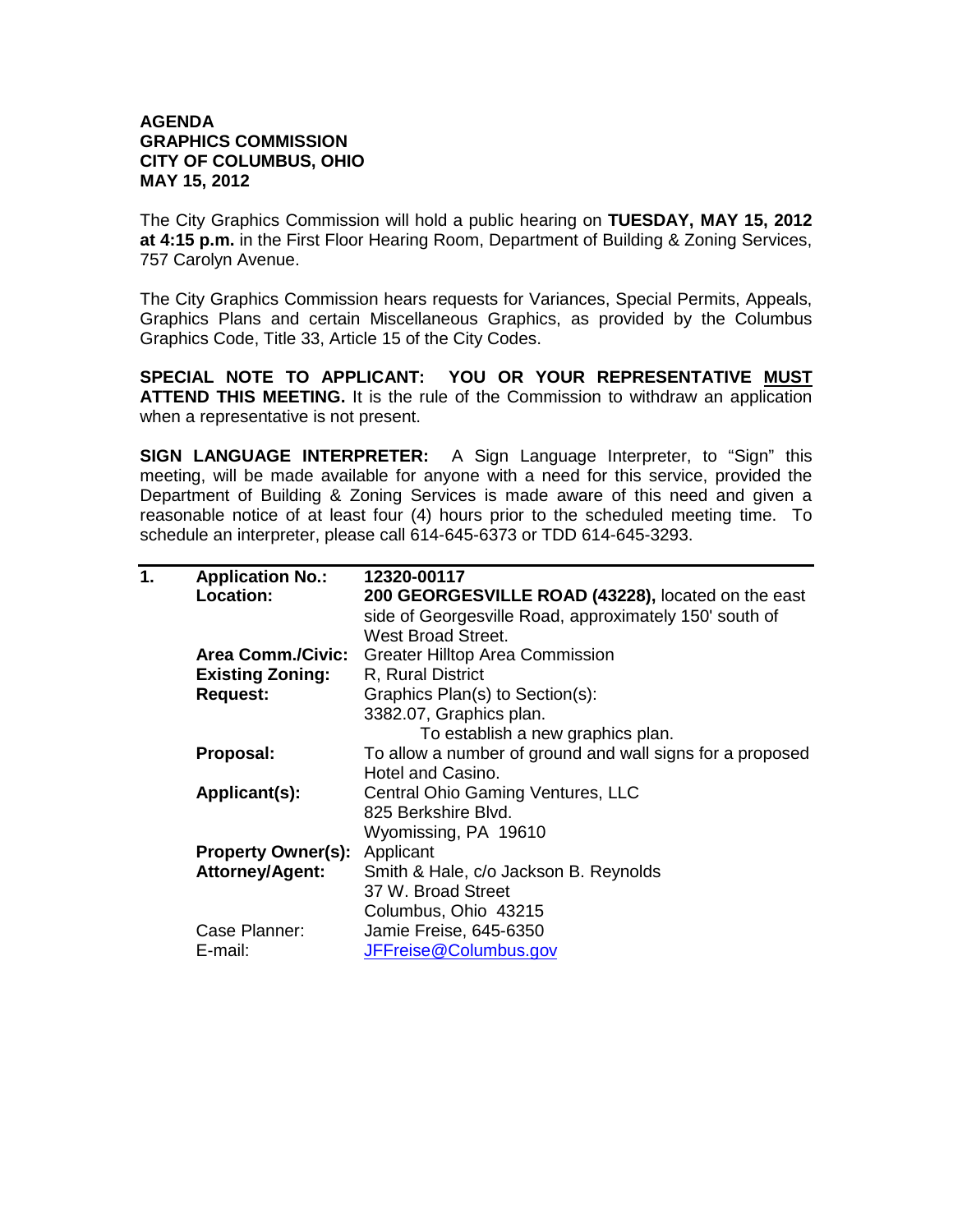| 2. | <b>Application No.:</b> | 12320-00121                                                     |
|----|-------------------------|-----------------------------------------------------------------|
|    | Location:               | 6410 SAWMILL ROAD (43235), located at the southeast             |
|    |                         | corner of Sawmill Road and Sawmill Place Blvd.                  |
|    | Area Comm./Civic:       | Far Northwest Area Commmission                                  |
|    | <b>Existing Zoning:</b> | CPD, Commercial Planned Development District                    |
|    | <b>Request:</b>         | Variance(s) to Section(s):                                      |
|    |                         | 3377.10, Permanent on-premises ground signs.                    |
|    |                         | To allow a second permanent ground sign directed                |
|    |                         | to the same street.                                             |
|    | Proposal:               | To allow two ground signs on one parcel directed to the         |
|    |                         | same street.                                                    |
|    | Applicant(s):           | RCO Limited, c/o Tim McCarthy                                   |
|    |                         | 1062 Ridge Street                                               |
|    |                         | Columbus, Ohio 43215                                            |
|    |                         | <b>Property Owner(s):</b> Drexel Delaware Sawmill Holdings, LLC |
|    |                         | 191 W. Nationwide Blvd.                                         |
|    |                         | Columbus, Ohio 43215                                            |
|    | <b>Attorney/Agent:</b>  | M+A Architects, c/o Kirk Paisley                                |
|    |                         | 775 Yard Street, Suite 325                                      |
|    |                         | Columbus, Ohio 43212                                            |
|    | Case Planner:           | Jamie Freise, 645-6350                                          |
|    | E-mail:                 | JFFreise@Columbus.gov                                           |
|    |                         |                                                                 |

| 3. | <b>Application No.:</b><br><b>Location:</b> | 12320-00120<br>1401 BETHEL ROAD (43220), at the southeast corner of<br>Godown & Bethel Rds. |
|----|---------------------------------------------|---------------------------------------------------------------------------------------------|
|    | <b>Area Comm./Civic:</b>                    | <b>Northwest Civic Association</b>                                                          |
|    | <b>Existing Zoning:</b>                     | C-4, Commercial                                                                             |
|    | <b>Request:</b>                             | Variance(s), Special Permit or Graphics Plan                                                |
|    |                                             | 3372.806, Graphics.                                                                         |
|    |                                             | To permit the installation of automatic, changeable-                                        |
|    |                                             | copy gas price signs on an existing ground sign.                                            |
|    | <b>Proposed Use:</b>                        | To install face replacements and automatic, changeable-                                     |
|    |                                             | copy gas price signs on an existing ground sign.                                            |
|    | <b>Applicant:</b>                           | Roger Nash; c/o Withers Design Group                                                        |
|    |                                             | 1250 Chambers Rd.                                                                           |
|    |                                             | Columbus, Ohio 43212                                                                        |
|    | <b>Property Owner:</b>                      | Certified Oil Corp.                                                                         |
|    |                                             | 949 King Ave.                                                                               |
|    |                                             | Columbus, Ohio 43212                                                                        |
|    | <b>Attorney/Agent:</b>                      | None.                                                                                       |
|    | <b>Case Planner:</b>                        | Dave Reiss, 645-7973                                                                        |
|    | E-mail:                                     | DJReiss@Columbus.gov                                                                        |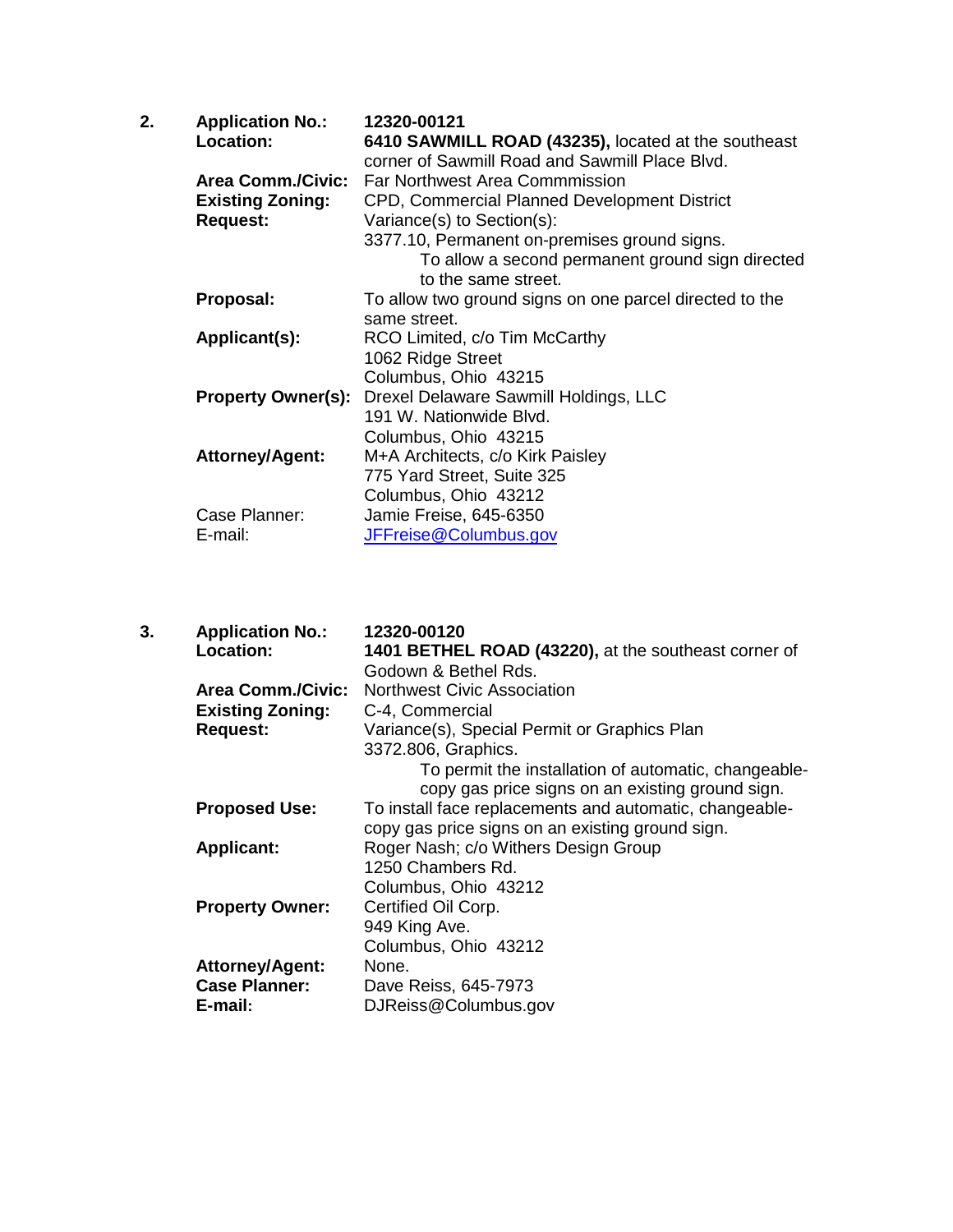| 4. | <b>Application No.:</b><br>Location: | 12320-00131<br>632 PARK STREET (43215), at the southeast corner of          |
|----|--------------------------------------|-----------------------------------------------------------------------------|
|    |                                      | Russell St. & Park St.                                                      |
|    | <b>Area Comm./Civic:</b>             | Victorian Village Commission                                                |
|    | <b>Existing Zoning:</b>              | AR-2, Apartment residential                                                 |
|    | <b>Request:</b>                      | Miscellaneous Graphics Commission Action                                    |
|    |                                      | 3375.12, Graphics requiring graphics commission                             |
|    |                                      | approval.                                                                   |
|    |                                      | To permit the display of a 72 sq. ft. promotional<br>banner for 6 months.   |
|    | <b>Proposed Use:</b>                 | To display a promotional banner for a building displaying a<br>collection.  |
|    | <b>Applicant:</b>                    | The Pizzuti Companies                                                       |
|    |                                      | Two Miranova Pl.; Suite 800                                                 |
|    |                                      | Columbus, Ohio 43215                                                        |
|    | <b>Property Owner:</b>               | Pizzuti Short North, L.L.C.                                                 |
|    |                                      | Two Miranova Pl.; Suite 800                                                 |
|    |                                      | Columbus, Ohio 43215                                                        |
|    | <b>Attorney/Agent:</b>               | Michael T. Shannon; c/o Crabbe, Brown & James                               |
|    |                                      | 500 S. Front St.; Suite 1200                                                |
|    | <b>Case Planner:</b>                 | Columbus, Ohio 43215                                                        |
|    | E-mail:                              | Dave Reiss, 645-7973<br>DJReiss@Columbus.gov                                |
|    |                                      |                                                                             |
|    |                                      |                                                                             |
|    |                                      |                                                                             |
| 5. | <b>Application No.:</b>              | 12320-00203                                                                 |
|    | Location:                            | 2121 VELMA AVENUE (43211), along the southwest                              |
|    |                                      | corridor of Silver Dr. & Velma Ave. at the terminus of<br>Hiawatha Park Dr. |
|    | <b>Area Comm./Civic:</b>             | South Linden Area Commission                                                |
|    | <b>Existing Zoning:</b>              | R-1, Residential                                                            |
|    | <b>Request:</b>                      | <b>Graphics Plan</b>                                                        |
|    |                                      | 3375.12, Graphics requiring graphics commission                             |
|    |                                      | approval.                                                                   |
|    |                                      | To develop a comprehensive graphics plan.                                   |
|    | <b>Proposed Use:</b>                 | To develop a comprehensive graphics plan to replace all                     |
|    |                                      | existing graphics plans and miscellaneous graphics                          |
|    |                                      | commission actions.                                                         |
|    | <b>Applicant:</b>                    | Crew Soccer Stadium Limited Liability Company                               |
|    |                                      | 2121 Velma Ave.                                                             |
|    |                                      | Columbus, Ohio 43211                                                        |
|    | <b>Property Owner:</b>               | State of Ohio Expositions Commission                                        |
|    |                                      | 717 E. 17th Ave.                                                            |
|    |                                      | Columbus, Ohio 43211                                                        |
|    | <b>Attorney/Agent:</b>               | Jameel S. Turner; c/o Bailey Cavalieri, L.L.C.                              |
|    |                                      | 10 W. Broad St., Suite 2100<br>Columbus, Ohio 43215                         |
|    | <b>Case Planner:</b>                 | Dave Reiss, 645-7973                                                        |